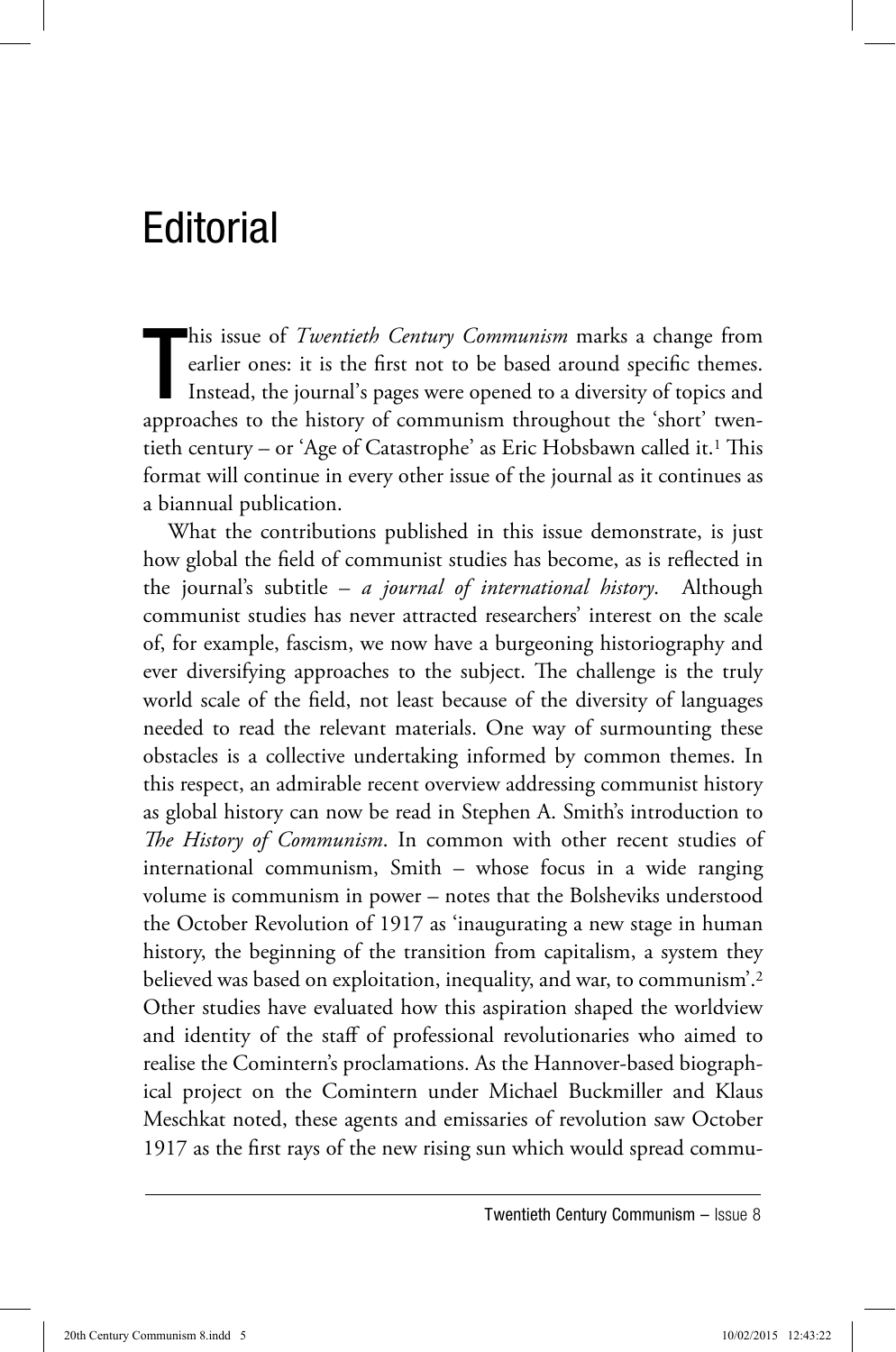nism from East to West around the globe.<sup>3</sup> These beliefs also infused the art which depicted the spread of revolution worldwide, as the cover image of this issue by Ivan Ivanovich Golikov illustrates.<sup>4</sup>

Yet, despite these new biographically informed insights in the culture of communism and the states it ruled over, we still know more about the political history of the Comintern and its 'national sections'. This is exemplified in John Riddell's new monumental edition, which finally brings the Fourth World Congress of the Communist International (1922) into English translation with a wide ranging introduction.<sup>5</sup> Perhaps the most significant gap in the literature has been how the early Comintern and its internationalism was received in Soviet society. It is this *terra incognito* which Gleb J. Albert's contribution sheds new light on.

Albert's work demonstrates the importance of internationalism in early Soviet Russia and shows how constant reference to its centrality at the beginning of the communist project was used against the rise of Stalinism – the reorientation away from spreading revolution abroad to building 'socialism in one country'- not only by the left opposition, but crucially by the wider sections of Soviet society. Albert also re-conceptualises our understanding of early Soviet internationalism and the Comintern. To do so, the author develops Max Weber's concept of 'institutional charisma' in an innovative and convincing contribution above and beyond the current revival of interest in 'political religion' as a conceptual framework to explaining political belief and active engagement.<sup>6</sup>

From the 'centre' of world communism, the next two contributions move westwards – to extend our travelling analogy – to the so-called 'peripheries' of local communisms, with case studies of communist networks in rural France and then an exploration of changing attitudes to sexual and family norms in the Allende generation of communist youth in Chile.7 Prigent's contribution focuses on rural Brittany, a conservative stronghold in France until the early 1970s. The author compares and contrasts socialist and communist networks that were active in the region, particularly those linked with the French Section of the Workers' International (SFIO) and the Communist Party of France (PCF). Integrating an analysis of the internal workings of the PCF and SFIO at the municipal and regional level, with an exploration of the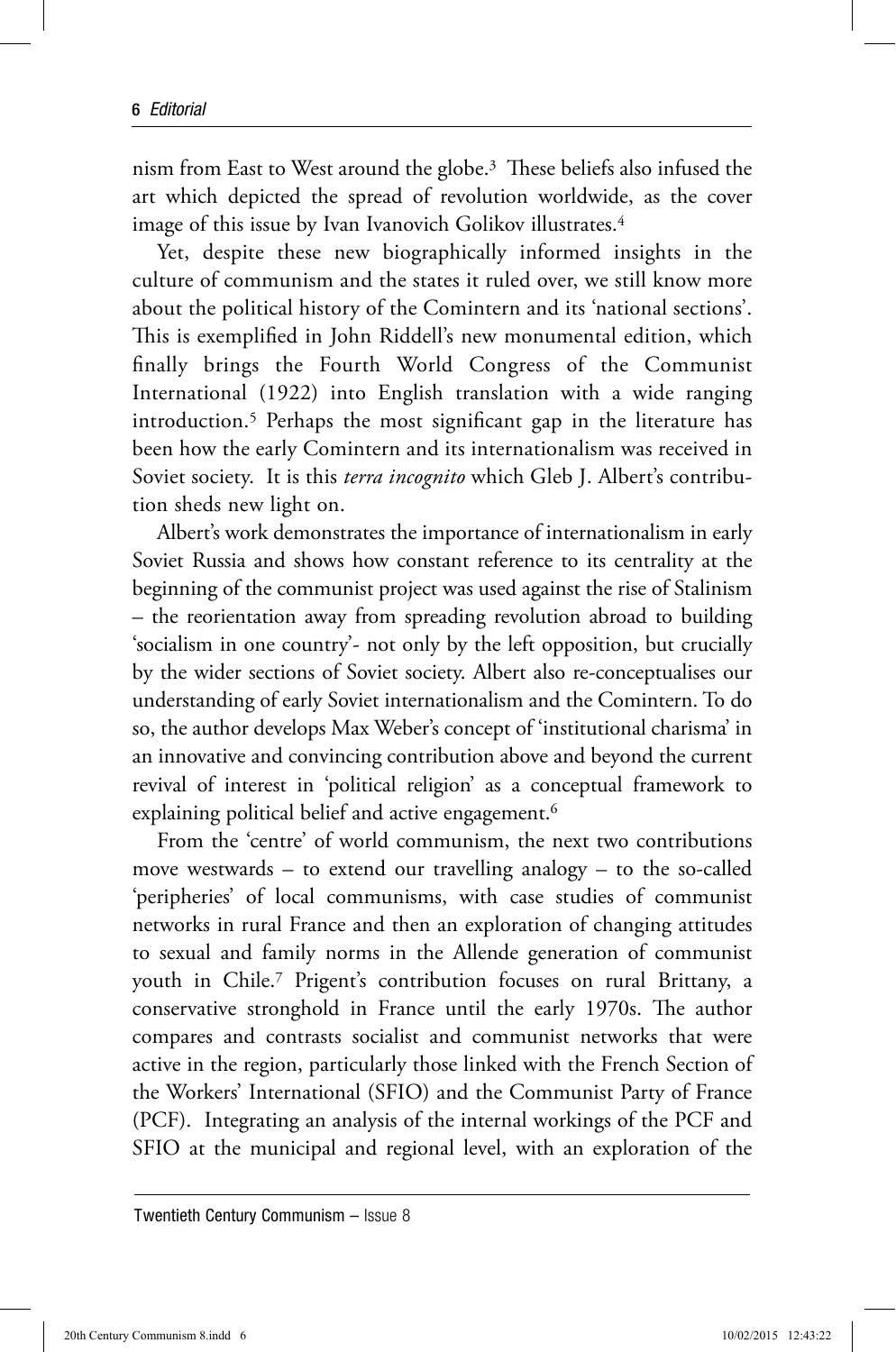various trade union and social networks of their respective activist cores, Prigent sheds light on the plurality of identities in 'red Brittany' across its urban, maritime and rural communities.

Alfonso Salgado's contribution takes us from the theme of identities to that of social attitudes in Chile in the early 1970s. He examines the longheld view that the communist left upheld 'traditional' ideas of the family and sexual mores. By analysing *Ramona* – a youth-orientated magazine controlled by the Communist Youth of Chile – he explores how its writers and readers engaged with particularly contentious issues such as premarital sex, contraception, family arrangements, marital breakups, abortion and homosexuality. Stressing the importance of generational cleavages and emphasising how the local context shaped the way 'international' ideas were perceived (such as responses to the sexual revolution in Europe), Salgado provides a nuanced account of how the 'younger' generations may have retained some of the conservative elements of the 'old' generation's thinking, but that they also strove to re-define several core ideas of the family and sexual norms to fit with their own expectations and to push the boundaries of what was deemed 'acceptable'.

The following two articles engage respectively with the writing of communist history and Soviet historiography. Tauno Saarela's review of literature on Scandinavian communism not only helps us break through the language barrier, but also shows how a relatively under-researched region – usually associated with social democracy – fits into the wider historiography. Ian Thatcher then makes an interesting case about the historiography of the Russian 'Provisional Government' (RPG), which took power in February 1917, challenging western scholars who have dismissed all Soviet historians' accounts of the history of the Provisional Government as unreliable and ideologically skewed. Thatcher argues that while there was a clear Marxist framework to the varied tomes he discusses, they were nevertheless nuanced, contextualised accounts whose authors were no less committed to professional historical method and research than their western counterparts.

The final article in this issue introduces us  $-$  that is, readers in English – to a topic that is perhaps best known in the Anglophone world from the perspective of anti-communist literature by 'renegades'. Jan Valtin's *Out of the Night* is presented in John Fleming's recent study *The Anti-*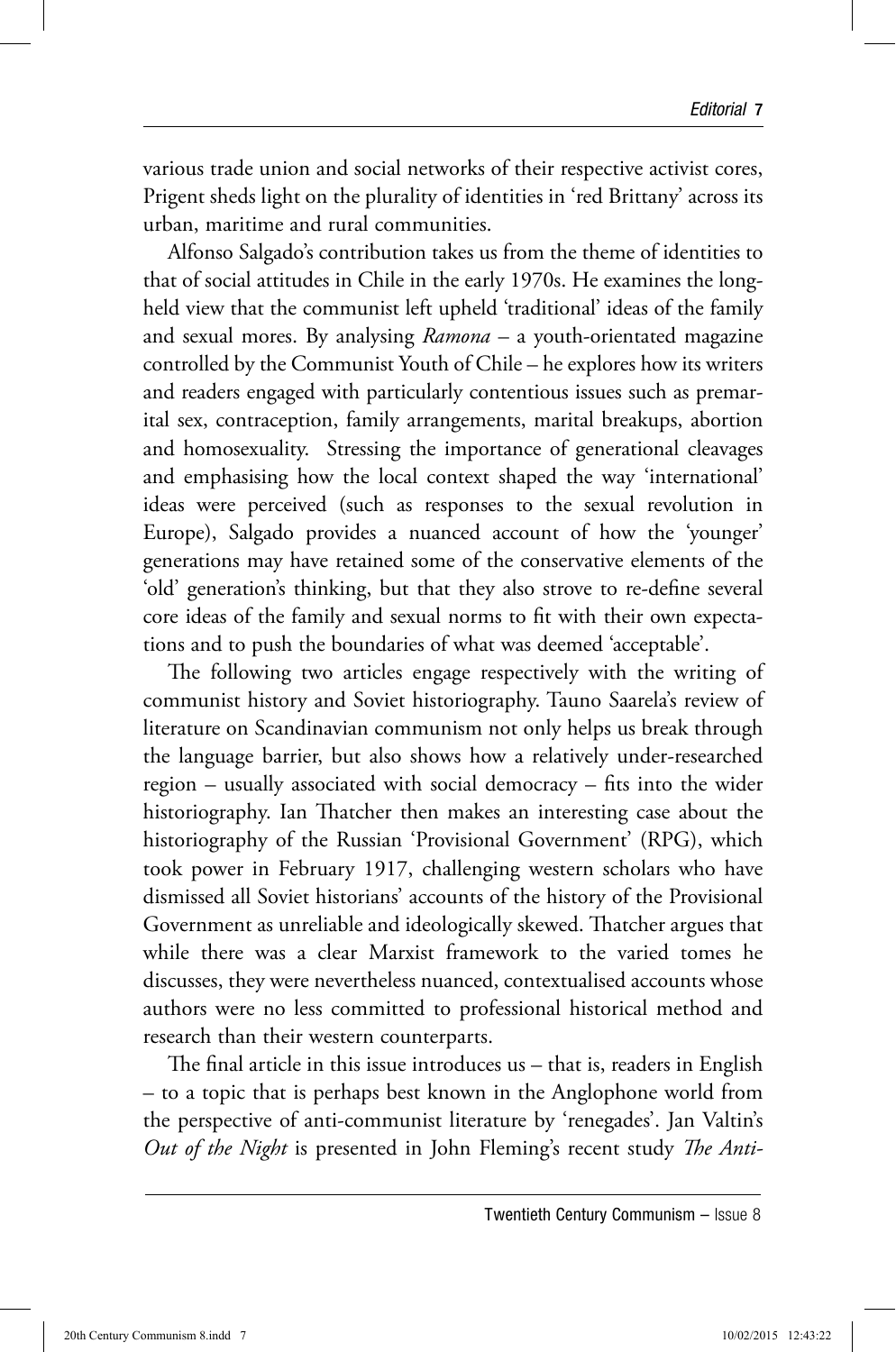*Communist Manifestos –* as one of four books that shaped the Cold War in our imaginations.8 Constance Margain, by contrast, takes us back to the historical world of Valtin's 'International Union of Seamen and Harbour Workers', showing its importance to Soviet policy internationally, as well as the role of the union's interclubs, in disseminating propaganda as well as acting as a conduit for espionage.

We leave you, the reader, with an issue which, we believe, reflects the diversity of communist studies in the second decade of the twenty-first century. If most of these contributions challenge received views, then we are doing our job: working toward historicising a global movement – once seen as unable to take a step forward without monolithic Stalinism pulling it two steps back – at all times, in all countries and on all 'fronts'.

*The lead editors would like to thank Gabriel Bristow at Lawrence & Wishart and Ben Fowkes for their work on one of the articles published in this volume.*

> *Penny Croxson and Norry LaPorte University of South Wales*

## Notes

- 1. Eric Hobsbawm, *The Age of Extremes: The Short Twentieth Century*, 1914-*1991*, London: Michael Joseph, 1994.
- 2. Stephen A. Smith, 'Introduction: Towards a Global History of Communism', in Stephen A Smith (ed), *The Oxford Handbook of Communism*, Oxford: OUP, 2014, p.1.
- 3. Michael Buckmiller, 'Bilanz eines russisch-deutschen Forschungsprojekt', in Michael Buckmiller and Klaus Meschkat (eds.), *Biographisches Handbuch zur Geschichte der Kommunistischen,* Berlin: Walter De Gruyter, *2007*, pp.19-20.
- 4. For details of the life and artistic career of Ivan I. Golikov (1886-1937), see http://www.russianlacquerart.com/cnt/Palekh.
- 5. John Riddell (ed and trans), *Toward the United Front. Proceedings of the Fourth Congress of the Communist International, 1922*. Chicago: Haymarket Books, 2012. A review of Riddell's volume is carried in this issue.

Twentieth Century Communism – Issue 8